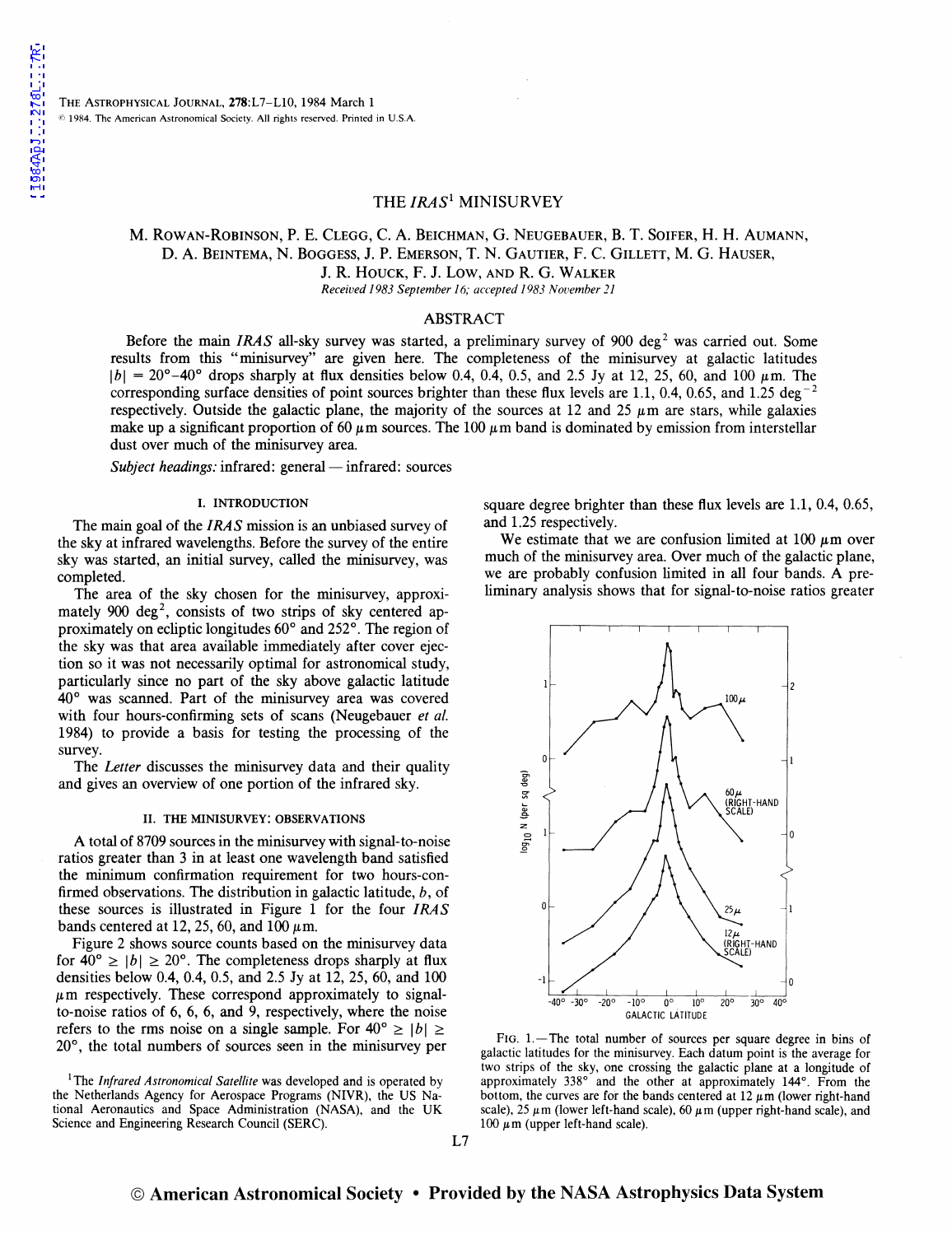

FIG. 3.—Color-color diagrams for minisurvey sources seen in three or more bands.  $S_{12}$ ,  $S_{25}$ ,  $S_{60}$  and  $S_{100}$  are flux densities in the 12, 25, 60, and 100  $\mu$ m *IRAS* wavelength bands respectively. *Squares, galaxies; inverted triangles, late-type stars* (K, M, C); X, early-type star; *triangle*, radio sources; pn, planetary nebulae; *circles*, embedded young or pre-main-sequence stars (e.g., B5 IRS 1, GL 490); and +, not yet identified. The solid and broken curves are the loci for blackbody and power-law sources, labeled with the temperature and spectral index ( dlog S / dlog *v)* respectively.

 $100\,\mu$ 

 $0.5$ 

pn

 $log_{10}$  S (Jy)

0

FIG. 3b

 $log_{10}$  (S<sub>60</sub>/S<sub>25</sub>)

 $\mathbf{1}$ 

LO 1.5

# © American Astronomical Society • Provid<sup>e</sup>d by the NASA Astrophysics Data System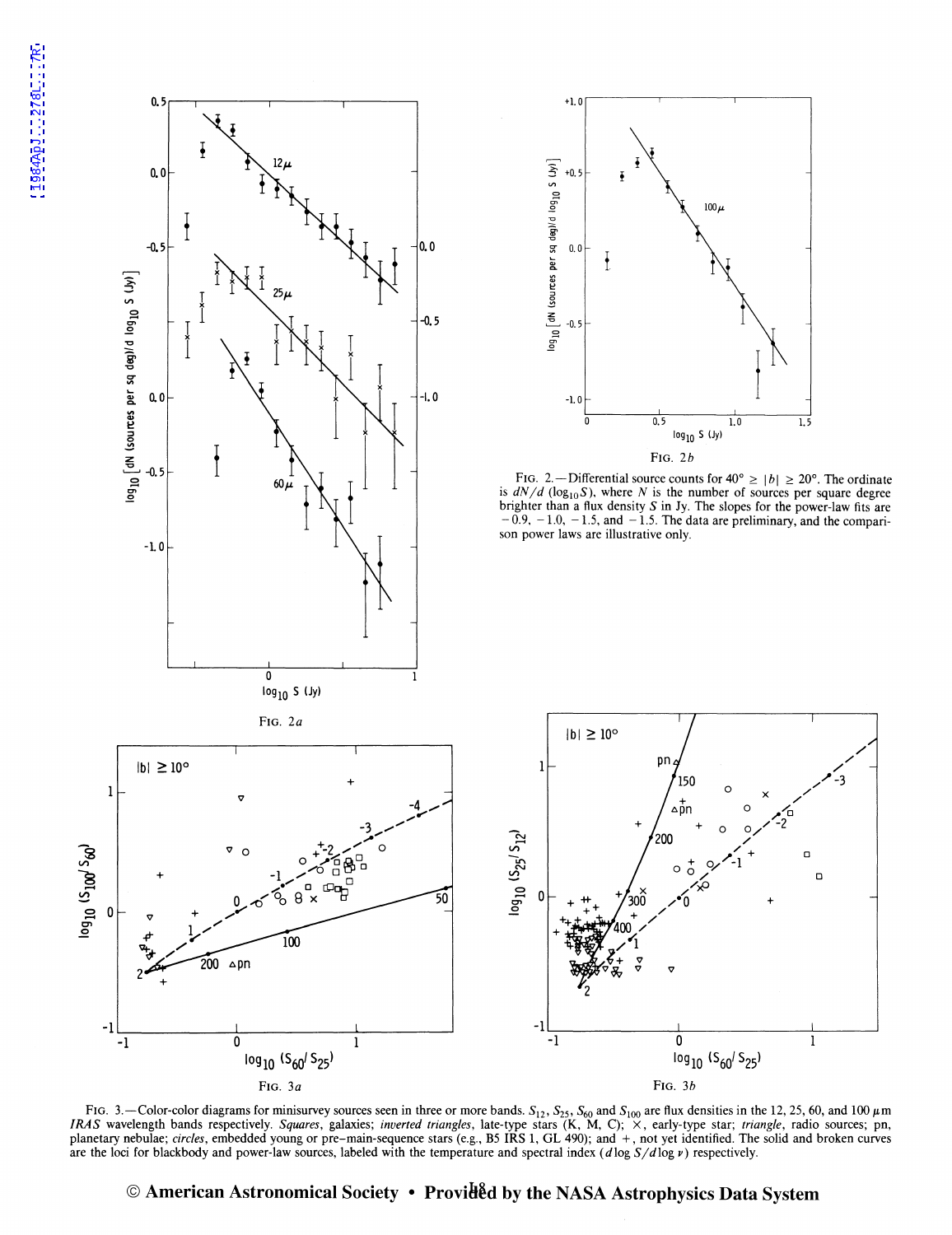

FIG. 4. — The distribution on the sky in galactic coordinates, for a portion of the minisurvey, of the sources seen at 100  $\mu$ m only. Note the concentrations of the sources into clouds, particularly for  $|b| < 20^{\circ}$ . A